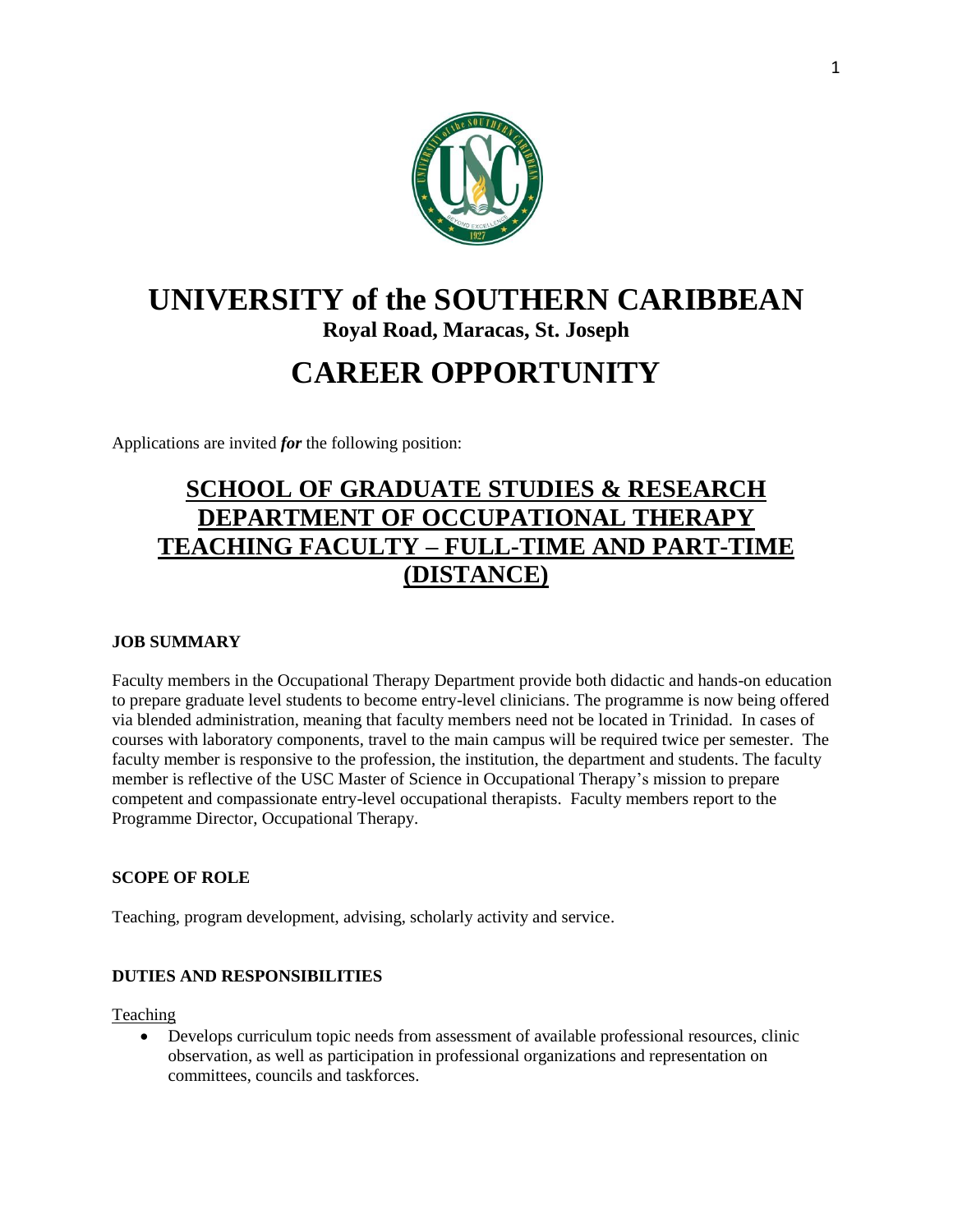- Develops course objectives and outlines in a sequence promoting optimum learning and understanding of the subject.
- Designs and structures effective educational experiences, including methods, media, content areas, and types of student interactions.
- Facilitates students' learning through online lectures, discussions, and online/ face-to-face practical and laboratory exercises or other practice experiences.
- Evaluates and addresses student learning needs within the social and cultural environmental context. Adapts the instructional process if a student has disclosed a disability that can be reasonably accommodated.
- Reviews educational media and published resources and selects class readings or supplemental materials.
- Plans and prepares course materials to include course syllabi, lectures, case studies, handouts and questions for group discussion. Prepares and delivers materials in accordance with online teaching standards when appropriate.
- Prepares evaluation methods to optimize online learning and ensure that course objectives are being met.

#### Program Development

- Participates actively in curriculum development.
- Modifies teaching and course content from course evaluations.
- Functions according to the TTOTA Code of Ethics and the T&T OT/SLP Board Standards of Practice of the profession, or relevant international body.
- Serves on Department, School, University, and community committees.
- Assists with designated departmental administrative tasks.
- Participates in recruitment and marketing of the profession for the Department.
- Participates in the admissions process of the Department, including reviewing applications, interviewing, and selection of applicants.
- Supports the Department in planned events and school functions.

#### Advisement

- Maintains weekly (virtual) office hours (ten hours full-time, five hours part-time); Part-time faculty be available thirty minutes before and after class.
- Advises students and student groups.
- Mentors students through scholarly investigation process to develop student researcher skills.
- Mentors other faculty in the development of teaching, research, and practice skills.

#### Scholarly Activity

- Participates in scholarly study and support research.
- Provides expert consultation to practitioners, educators, and outside groups in areas of expertise.
- Evaluates and incorporates emerging research findings and technology into teaching.
- Collaborates in preparation of academic reports and accreditation documents.
- Develops and maintains proficiency in teaching area through personal investigation, formal education, continuing education and practice.
- Chairs or leads groups or organizations outside the Department.
- Contributes to the profession in the form of journal articles, textbooks, and presentations at professional conferences.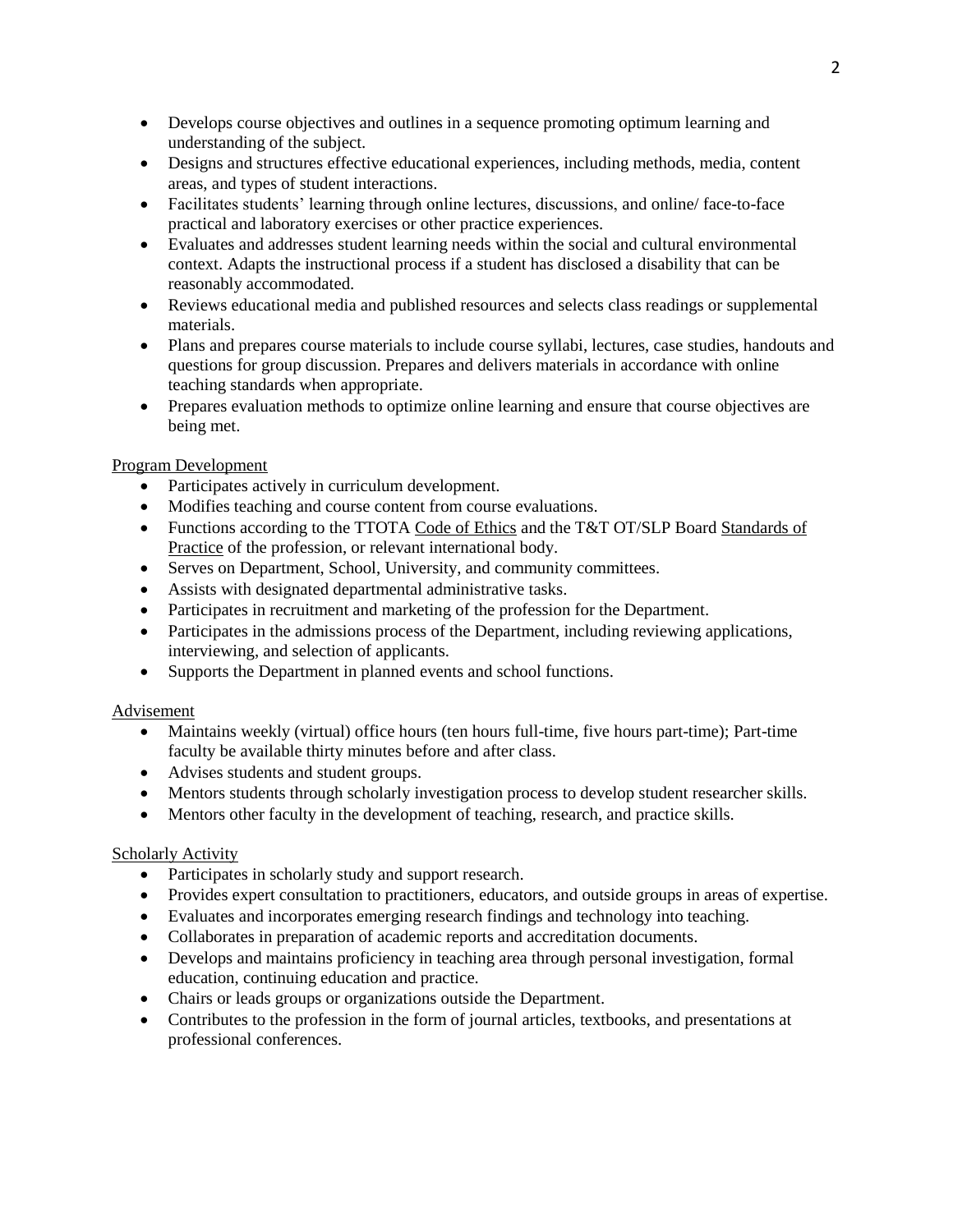Service

- Contributes to community practice and Service Learning activities.
- Promotes and participates in advocacy and lifelong learning.
- Participates actively in professional organizations.

#### **QUALIFICATION AND EXPERIENCE**

#### Educational

- Minimum of a Master's degree in Occupational Therapy.
- Doctoral degree in Occupational Therapy preferred or plan in place\*.
- Occupational Therapy Lab courses: Bachelor's degree. Master's degree preferred or plan in place\*.
- Minimum of three years' experience in clinical practice\*.

#### Professional

- Currently eligible to practice as evidenced by registration with Trinidad and Tobago Council for Professions Related to Medicine in the Ministry of Health; if practicing overseas licensed in jurisdiction of practice.
- If not an occupational therapist but a subject matter expert, evidence of expertise by Master's or Doctoral degree in field of specialism.
- Member of professional occupational therapy association(s).
- Technology: Knowledge of current technology and educational media used in teaching and presentations, e.g., PowerPoint, Learning Management Systems in use at USC.

\*Faculty Development Plans for MSOT faculty at USC are responsive to the needs of the faculty member and their professional goals with regard to success in role in the Master of Science in Occupational Therapy program. Plans may include any of the following:

- Co-teaching appointments;
- In-service training;
- Allocated time for clinical practice and continuing education;
- Mentorship from OT faculty at affiliated university programs.

#### **OTHER REQUIREMENTS**

- Ability to teach occupational courses and lab courses
- Time and result-oriented
- Team player
- Personable, discreet, highly motivated, and customer-service oriented
- Excellent written and oral communication skills
- Ability to integrate faith and learning in the classroom
- Ability to appreciate the diverse cultures at USC
- Committed to high spiritual, moral and ethical standards of the University of the Southern Caribbean